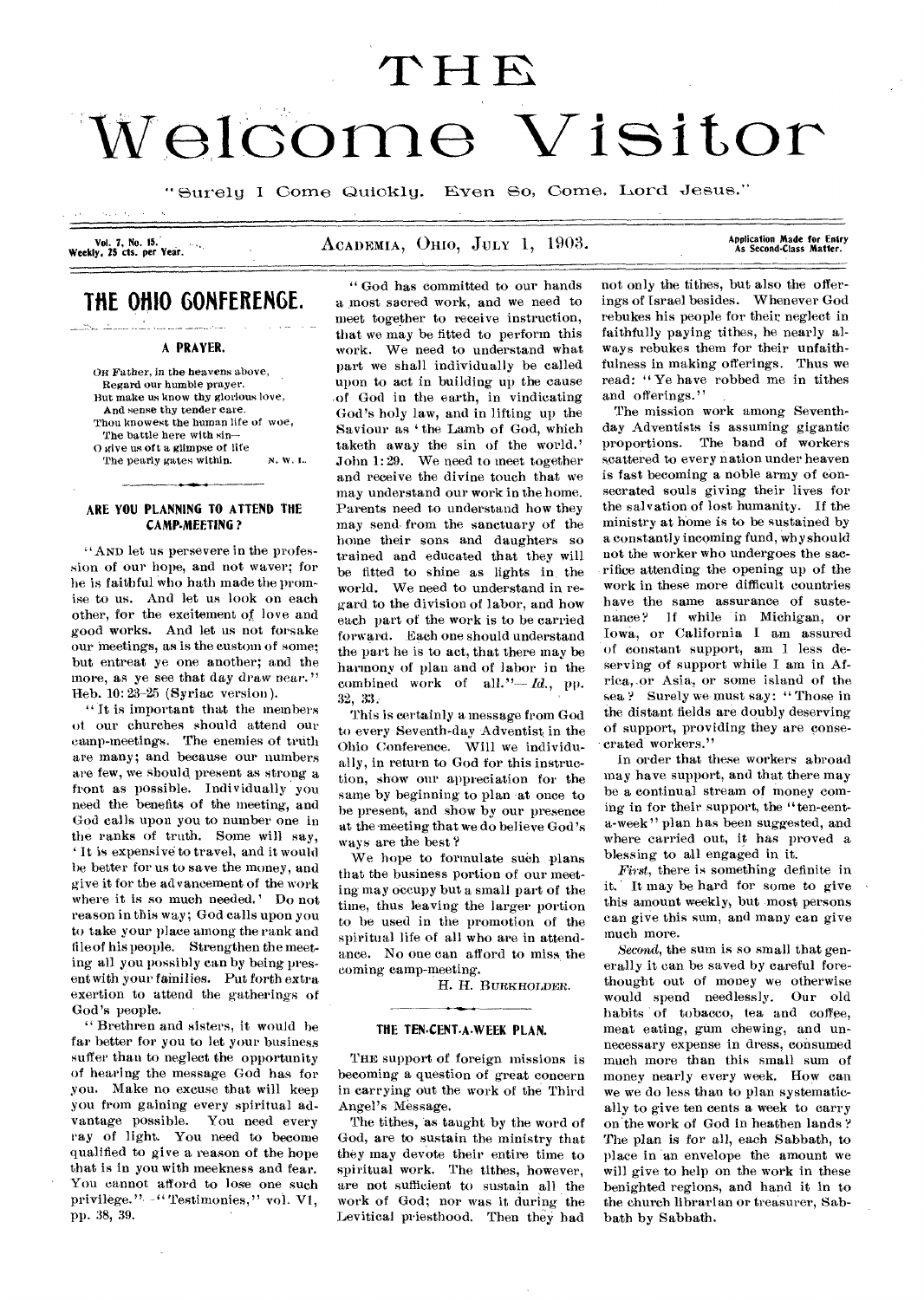Ten cents a week for every Sabbath keeper in America means nearly \$350,- 000 a year donated to foreign missions. Surely it can be done if each one of us will take hold and do our individual part.

GENERAL CONFERENCE DEPARTMENT. I. H. EVANS, *Treas.* 

## **WITH OUR WORKERS.**

Lebanon.

WE now, after two weeks, have courage to report. We have had five days in three weeks without rain, and today is no exception to the other sixteen rainy days.

Last night was fair; we had an attendance of about one hundred and twenty-five to one hundred and fifty, with a splendid interest. We are visiting between showers, and find the people kind and inviting. We have organized a Sabbath-school, and will report to that department. Our courage in the Lord is good, but our faith in the weather is wavering.

It cheers us, however, as we remember the " latter rain " is to follow the " early rain." We trust through the power and influence of the Holy Spirit to be able to bring some dear souls with 'us to the soon coming camp-meeting.

Brethren throughout the State, let us now covenant with God to co-operate with him, by putting forth every effort to have the best camp-meeting we have ever experienced. Let each tent company neglect no effort to bring many with them. We have decided to pay the way for some who are not financially able. The time is here to see them coming from the north, east, south, and west.

Hoping the Lord will give our brethren success, and souls for their labor,<br>we close. J. O. MILLER, J. O. MILLER,

M. C. KIRKENDALL.

## Piqua.

OUR hearts were made glad only a few days since over our first born soul into the message since our tent came to Piqua—a man who has zealously struggled against it for some time, but has now yielded. Many others are deciding.

Owing to unfavorable weather, our attendance has been broken; but a good interest prevails among those who come. We have had a varied experience. Ministers have opposed us, zealous advocates of latter-dayisms have followed us, on one occasion contending until two o'clock in the morning. However, love and truth have prevailed, and quiet has been restored.

There came a merry-go-round and pitched within 100 feet of us, and night after night kept our ears filled with its discordant rumblings. Then came Uncle Tom's Cabin with a host of characters, not the most pleasant associates. But our liberal and considerate conduct won even the favors of these people, and citizens were ashamed of their presence, because of the convicting power of a gospel tent so near as to hear the voice of the speakers, while they were reveling in worldly wantonness. We did not drive them away, but a greater power did: The tent stands alone now as a monument, of victory after the strong attack of the powers of darkness, and a harvest of souls awaits us.

G. W. SPIES, R. B. THURBER,

C. A. WATKINS.

## Millfield.

AFTER-nearly three weeks of anxious effort at Glouster, the indifference of the people, and the weather being entirely against us, we took down our tents and came to this place, where we are again nicely arranged to warn<br>those who come. We felt free in those who come. coming here, and believe we have been directed by the Spirit of God. The people.-seem ,to *be* anxious .for meetings at this place\_

While it seemed best for us to leave Glouster, the effort there was not entirely without results, as one lady and and her married daughter decided to keep the commandments.

> P. M. FAIRCHILD, JAMES H. SMITH.

Columbus.

WELCOME VISITOR: Please continue your visits for another year, for we cannot afford to be without you. Your pages are read with great interest, and we wish you the best success in your<br>line of work. I am sending you line of work. 1 am sending you twenty-five cents.

MRS. S. M. SEIBERT.

WE are surely on the verge of a great change in the condition of things. The responsibility that rests upon us as a people now is great. When I go among our people and hear them talk of how blind the people of the world are, I think how blind some of us are that we cannot see that the Lord wants to use us as his servants to open the eyes of the blind by scattering the printed page, and " publish the glad<br>tidings of salvation." " Awake! tidings of salvation." Awake! put on thy strength, 0 Zion." May the Lord open our eyes that we may see the needs of this world of G. P. G.

# **HERIDTH fiND STRENGTH.**

## **THE GOSPEL OF HEALTH.**

BELIEVING the readers of the VISI-TOR would appreciate the following poem by Bider R. F. Cottrell, published in the *Health Reformer* thirty years ago, I herewith ask for its reproduction. H. H. B.

## OBEY AND LIVE.

The Giver of life has established its laws:

A certain effect surely follows its Cause:

- The means to sustain life, he fails not to give. And leaves it with us to accept them and live.
- The free air and sunshine our dwellings surround.
- And food that is wholesome grows out of the ground;
- No mineral substance our systems demand:
- And flesh is but vegetable food second-hand. To keep ourselves, cleanly, pure water is found.
- Descending from clouds. welling up from the ground; To quicken life's currents and- make our frame
- strong,
- Kind labor is given. our life to prolong.
- And when the sun sinks out of sight in the west,

It gives us a season of undisturbed rest, Rebuilding the system, its strength to renew. To still do life's duties as they shall accrue.

And that in cold weather we still may be warm.

- Caloric abounds; and defence from the storm Is found in good clothes, made for comfort. not show. ,
- And setting so light that life's streams freely flow.
- These, rightly accepted, will give us good health.
- A blessing transcending the millionaire's wealth:
- His wealth cannot purchase exemption from pain,

Nor, when he is sick, give him soundness again.

- And drugs, which are poisons, cannot cure the sick;
- If given to well ones, they prostrate them quick;
- How then, *in* all reason, who is it can tell, When given to sick ones. they can make them
- well ?

No. no: it Is folly, our only safe way

- Is to study- health's precepts. and, learning. obey;
- Repent of transgressions, and ever be found Improving life's blessings with which we a bound.

## **LESSON VIII.**

## $\bullet$

## **Wednesday Dinner.**

Bean Soup with Croutons

Mashed Potatoes , Parsnip Balls

Nut Chicken Pie Bread Apples Evaporated Peaches

Layer Fruit Mold

## $\blacktriangleright$

### **RECIPES.**

Croutons.

Take stale or left over slices of nice light bread, cut them into cubes and toast in the oven to a light brown.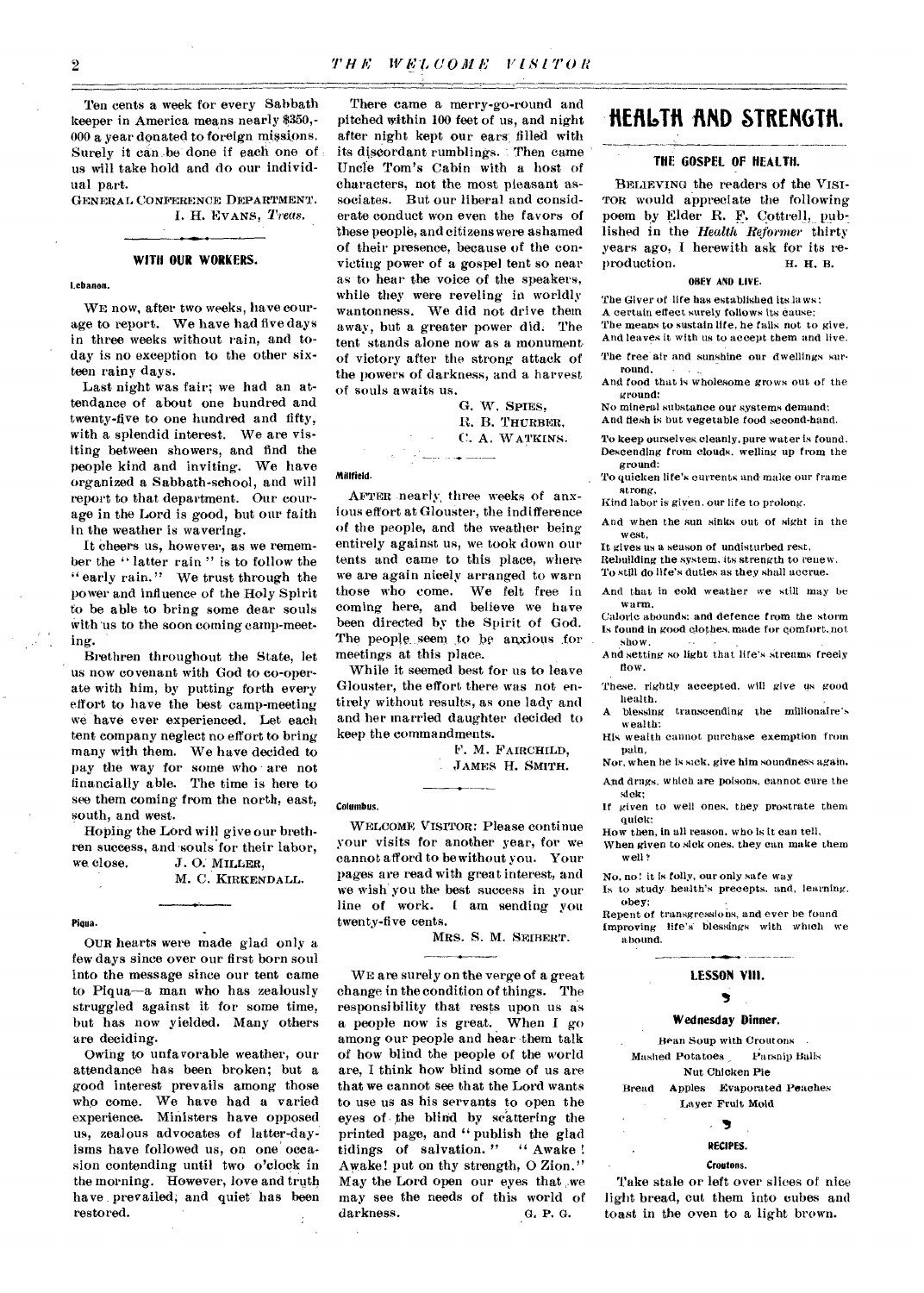## Zwieback.

Take nice light fine-grained, twentyfour hour old bread, cut in rather thick uniform slices, spread upon tins or grates, and place in the oven, when cool, to dry out for an hour or so before browning much. Toast to a nice brown on. both -sides. Broken zwieback may be used 'for croutons. 記者の一

Parsnip Bails.

Cook parsnips until tender, mash through a collander, and to each cup add  $\frac{1}{2}$  cup bread crumbs, 1 beaten egg, and salt to taste. Flour the hands, make into balls and brown in the oven, brushing over with thick cream. Serve, hot.

1, 1911<br>1, 1912 . Chicken Pie. <sup>2, 191</sup>1<br>1, 1911 . Chicken Pie. <sup>2, 19</sup>11.  $\mathcal{L}_{\mathbf{a}}$ 

in a granite' pith place a- layer of sliced. potator one inch thick, then a layer of sliced gluten nutmeato or protose, a little minced onion, salt, sage, summer savory, about 1 cup tomato, and  $\frac{2}{3}$  cup water on each layer, making two layers. Cover and bake until potatoes are tender: Then cover with a paste crust and bake,

## Layer fruit Maid.

•Prepare; for two or three 'layers by taking milk or water, cranberry juice, and.blueherry or any other dark colored, juice;, heat to boiling, thicken with cornstarch and sweeten to taste each color by itself. When the cornstarch is well cooked pour in distinct layers into individual cups or into one large mold. Serve upon a lettuce leaf with a point of lemon on the white top, or if preferred it may he served with a sauce. The mold, when cold, should he just stiff enough to stand.<br>Example:  $\langle \langle \hat{P}^{\prime} \rangle \rangle$  and  $\hat{P}^{\prime}$ 

In this and preceding lessons recipes and suggestions have been given by following which even those with limited means may, with .a little experi-, ence, be able to prepare for themselves foods, which in all' essentials for ordinary family use, are nearly or quite equal to the more expensive. "health foods" on the market.

"The Lord will surely give (his people) knowledge of how to prepare foods that are healthful and palatable if he sees that they will use this knowledge righteously."  $-$  "Testimonies;" vol. VII, p. 124. F. O. RAYMOND. F. O. RAYMOND.

#### • t.n. .<br>.........**..................**

**BEFORE** the flood, when men were living upon the heaven-appointed bill of fare of nuts, fruits, and grains, the average life, was nearly .one •thousand years. After the flood, flesh eating commenced, and with tlesh'eating began a rapid decline in the length of human life."  $\mathcal{L}$ 

# **LDUOTIONRID.**

## **NOTES FROM THE EDUCATIONAL CONVENTION..**

THE convention met according to appointment at College View, Nebr., Friday, June 12, and lasted until Sunday, June 21. It was a very representative gathering. All of our union conference training schools were represented, and members of the General Conference COmmittee., union Conference and State' conference superintendents of schools, representatives from our intermediate schools, and a large number of church-school teachers were in attendance. Matters of a general nature, involving such questions as the support of church schools, text-books, industrial work,' organization of church schools, the relation of church, intermediate, union; and' medical' schools to each other; the teaching of history, science, and language, were considered. Other features of our school work were presented and discussed in a general way. The last case

THE leading thought throughout the convention was that our Saviour is soon to come, and that we' who believe this have a definite work to do in giving the truth to the world in this gen-

eration. Our schools are. to shape

2,398

their work to this, one end.

THE convention was remarkable especially for the spirit of love and harmony which prevailed among the workers. In the early part of the session a spirit of confession and drawing together came in. It has been felt that while it is not perhaps possible for all to look at all the many features of our educational work exactly, in the same way, we can, nevertheless, see eye to eye on the essential principles involved, and at:the same time grant to each worker freedom in solving some of the difficult problems we meet in our school work in different fields, and in applying the principles of the gospel to education, each in his own community. This spirit naturally hag led us to feel that we are to make progress in our work, and that it is 'our .duty to' gather up every ray of light and help' from every-source possible, and utilize it for the general advancement of our educational work. The educational work was emphasized as. being not the message, but a part of it. The work of the message, involv+ ing various features, is one. Those who are engaged in the school work are to recognize this; for in so doing they will make this work a practical help to the advancement of the cause. of present truth.

EVERYTHING seemed to conspire to make the convention a profitable one. The hospitality of the friends at College View was especially commendable. Their interest in the convention and its work was marked by their faithful attendance at the meetings, and by taking part in the general,diseussions and topics of study. The weather throughout the convention was perfect. According to the testimony of those who have lived there for years, College View and the surrounding country never looked more beautiful than at this 'time.

WE are looking forward to progress being made in all lines of our educational work, and in all phases of 'our denominational work; as" the result of this harmonious and profitable meeting. FREpERICK GRIGGS,

*Educational Dept. Gen. Conf.* كالمستوصلها والمناد

# **BRANCH SABBATH-SCHOOLS,**

IN one place there are four branch schools held regularly on Sabbath afternoon. Besides the regular Sabbath-School held Sabbath morning. One of our ministers in writing of this place says: "One great advantage of the Branch work is. the keeping of the young people busy in the Lord's work on Sabbath. .It also helps to develop in them a spirit of work. It alsb opens the way for-other lines of work. • When people know we are doing what we can to help their children, they be. come more friendly and some are asking questions upon themes, which, if studied, will lead them:into the truth. ".•

Some of, our workers in mission fields have found this plan a helpful one. Sister Minnie Hoffman, in Finland, writes of a Branch school which she has been holding in • Borga. In addition to the teaching of the Bible lesson to these ehildren which she had gathered together, she told them of the people of other countries. These little Finnish children became so interested in the heathen, in Africa that they obtained from their parents. and friends a donation of nine dollars and eighty cents for\_ our African Mission.

Once more we desire to call the attention of the readers of-this paper to the testimony which says: "Parents who can be approached in no other way are frequently reached through their children, Sabbath-school teachers can instruct. the—children in the truth, and they will in turn take it into the home circle." Does not the witness of "these who are carrying -On the Branch Sabbath-school work 'prove :that. God is ready now to fulfil his promise? Surely whatthesehave done, many others could be doing. B. E. R.